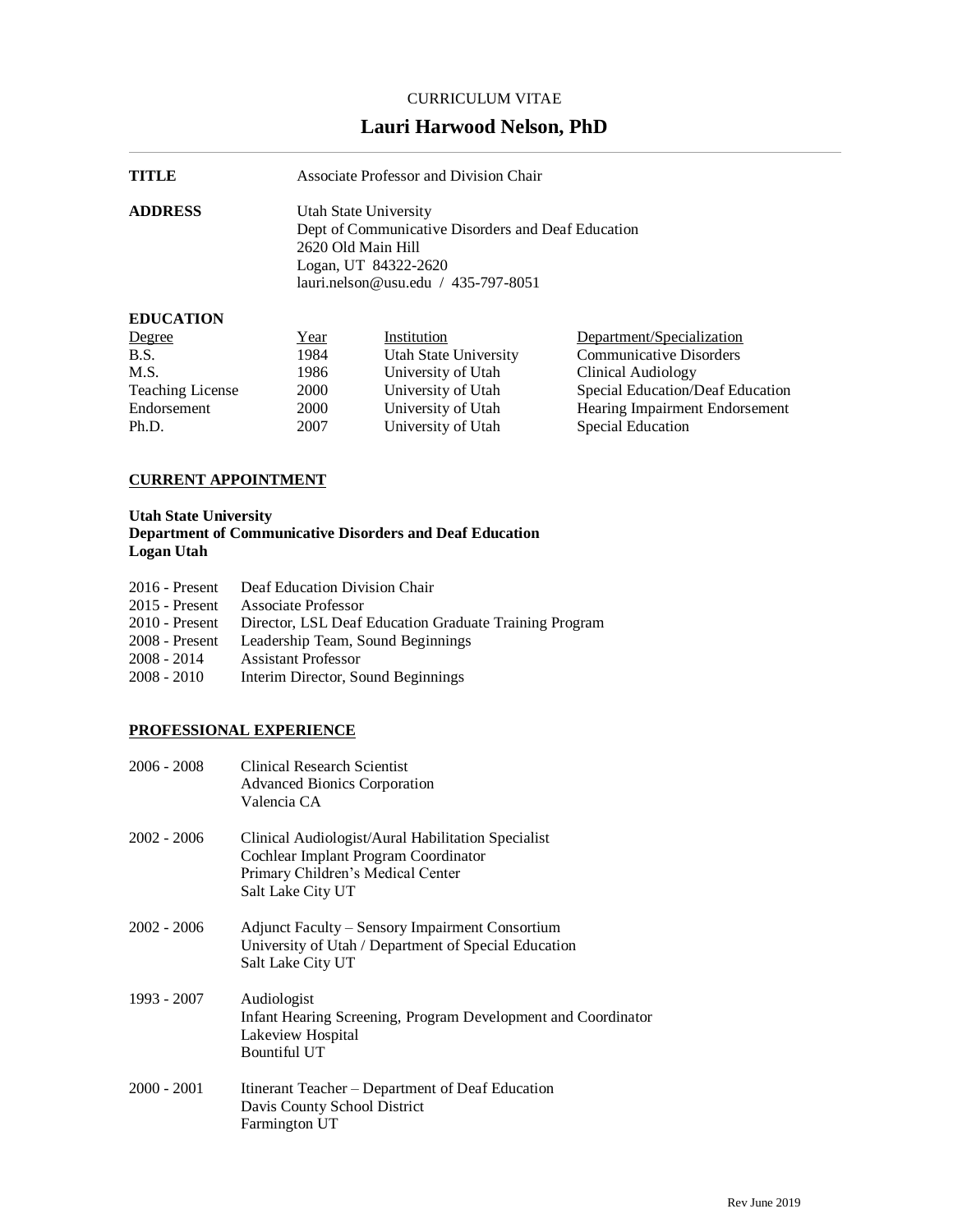| 1999 - 2000 | Consultant for Students who are Deaf/Hard of Hearing<br>Salt Lake City School District<br>Salt Lake City UT             |
|-------------|-------------------------------------------------------------------------------------------------------------------------|
| 1999 - 2000 | Itinerant Teacher – Deaf Education: Oral Program<br>Utah Schools for Deaf and Blind<br>Salt Lake City UT                |
| 1997 - 1999 | Clinical Audiologist<br><b>Infant Hearing Screening Program Coordinator</b><br>St. Mark's Hospital<br>Salt Lake City UT |
| 1986 - 1998 | Clinical Pediatric Audiologist for various physician and ENT groups                                                     |

### **Professional Certification and Licensure**

Licensed Audiologist Utah Division of Occupational & Professional Licensing

Previously licensed educator - special education with DHH Endorsement. (No longer eligible since not active teacher in K-12 setting).

### **RESEARCH**

#### **Peer Reviewed Publications (\*USU Student Co-Authors)**

- **Nelson, L.,** Anderson, K., \*Whicker, J., Barrett, T., Munoz, K., & White, K. (under review). Classroom listening experiences of students who are DHH using LIFE-R. *Submitted to Speech Language and Hearing Services in Schools.*
- Munoz, K., \*Larsen, M., **Nelson, L**., Leopold, S., & Twohig, M. (2019). Pediatric amplification management: Parent experiences monitoring children's aided hearing. *Journal of Early Hearing Detection and Intervention.*
- **Nelson, L.,** \*Stoddard, S., \*Fryer, S., & Munoz, K. (2019). Increasing engagement of children who are deaf or hard of hearing during parent-child storybook reading. *Communication Disorders Quarterly.* First published online at *<https://doi.org/10.1177/1525740118819662>*
- \*Whicker, J.J., Munoz, K., & **Nelson, L.H**. (2019). Parent challenges, perspectives and experiences caring for children who are deaf or hard-of-hearing with other disabilities: A comprehensive review. *International Journal of Audiology*, *58*(1), 5-11.
- Muñoz, K., \*Price, T., **Nelson, L**., & Twohig, M. (2019). Counseling in Pediatric Audiology: Audiologists' Perceptions, Confidence, and Training. Journal of the American Academy of Audiology. *Journal of American Academy of Audiology, 30*(1), 66-77. Epub Dec 2017. Doi: 10.3766/jaaa.17087.
- Muñoz, K., **Nelson, L.,** & \*Herald, K. (2018). Pediatric hearing device management: Professional practices for monitoring aided audibility. *Journal of Early Hearing Detection and Intervention, 3*(1), 2-20.
- \*Coleman, C., Munoz, K., \*Ong, C., \*Butcher, G., **Nelson, L**., & Twohig, M. (2018). Opportunities for audiologists to use patient-centered communication during hearing device monitoring encounters. *Seminars in Hearing, 39,* 32-43.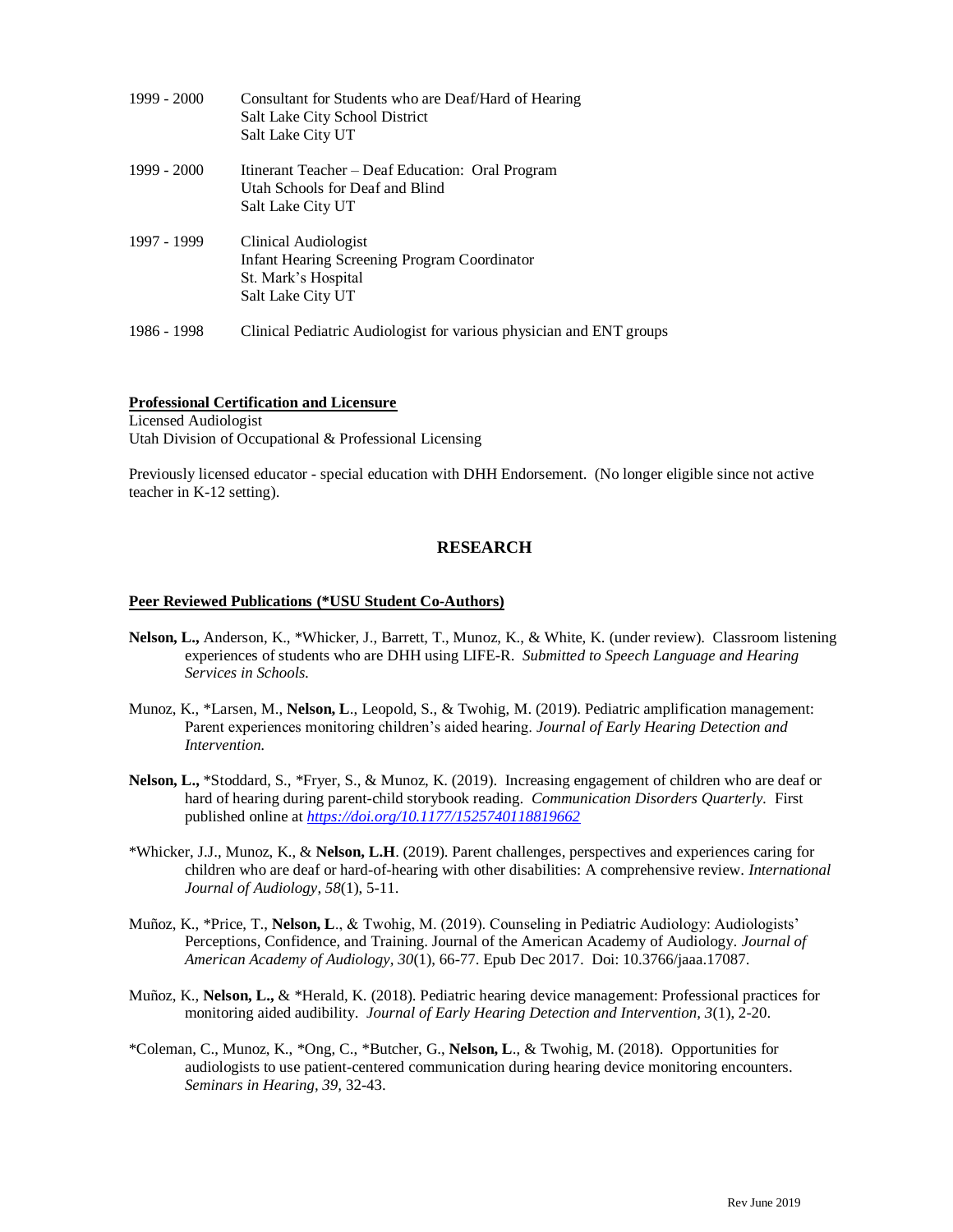- \*Finai, J., Munoz, K., \*Ong, C., \*Butcher, G., **Nelson, L**., & Twohig, M. (2018). Teaching counseling in audiology: How supervisors can support students to increase use of skills. *Seminars in Hearing, 39,* 44-51.
- \*Caballero, A., Muñoz, K., White, K.R., **Nelson, L. H.,** Domenech-Rodriguez, M., & Twohig, M. (2017). Pediatric hearing aid management: Challenges among Hispanic families. *Journal of American Academy of Audiology, 28*(8), 718-730.
- Munoz, K. F., \*Ong, C., Borrie, S., **Nelson, L. H**., and Twohig, M. P. (2017). Audiologists' communication behavior during hearing device management appointments. *International Journal of Audiology, 56*(5), 328-336. Published online February 2017; doi: 10.1080/14992027.2017.1282632.
- **Nelson, L. H.,** White, K. R., Baker, D. V., \*Hayden, A., & Bird, S. (2017). The effectiveness of commercial desiccants and uncooked rice in removing moisture from hearing aids. *International Journal of Audiology, 56*(4), 226-232. Published online November 2016; doi: 10.1080/14992027.2016.1253877.
- **Nelson, L. H., \***Herde, L., Munoz, K., White, K. R., & Page, M. D. (2017). Parent perceptions of their child's communication and academic experiences with cochlear implants. *International Journal of Audiology, 56*(3), 164-173*.* Published online October 2016; doi: 10.1080/14992027.2016.1244866.
- Muñoz, K., \*Kibbe, K., Preston, E., \*Caballero, A., **Nelson, L.H.,** White, K., & Twohig, M. (2017). Paediatric hearing aid management: A demonstration project for using virtual visits to enhance parent support. *International Journal of Audiology, 56*(2), 77-84. Published online September 2016; doi:10.1080/14992027.2016.1226521.
- White, K. R., **Nelson, L. H.**, & Munoz, K. (2016). How many babies with hearing loss will be missed by repeated newborn hearing screening with otoacoustic emissions due to statistical artifact? *Journal of Early Hearing Detection and Intervention, 1*(2), 56-62*.*
- Munoz, K., **Nelson, L. H.,** & Barker, B. (2016). A review of internet resources related to spoken language intervention for Spanish-speaking parents of children who are deaf or hard of hearing. *Journal of Early Hearing Detection and Intervention, 1*(2), 72-77*.*
- **Nelson, L. H.,** \*Wright, W., & Parker, E. W. (2016). Embedding music into language and literacy instruction for young children who are deaf or hard of hearing. *Young Exceptional Children, 19*(1), 27-38. Published online January 2015; doi:10.1177/1096250614566539
- Muñoz, K., \*Rusk, S., **Nelson, L.H.,** Preston, E., White, K., Barrett, T., & Twohig, M. (2016). Pediatric Hearing Aid Management: Parent Reported Needs for Learning Support. *Ear and Hearing, 37*(6), 703-709. doi:10.1097/AUD.0000000000000338
- Muñoz, K., **Nelson, L. H.,** Blaiser, K., \*Price, T., & Twohig, M. (2015). Improving support for parents of children with hearing loss: Provider training on use of targeted communication strategies. *J of American Academy of Audiology, 26*(2), 116-127. doi: 10.3766/jaaa.26.2.2.
- **Nelson, L. H**. (2014). Deaf education services in southern regions of Vietnam: A survey of teacher perceptions and recommendations. *Deafness and Education International, 17*(2), 76-87.
- \*Storey, K., Muñoz, K., **Nelson, L.H.,** Larsen, J., & White, K. (2014). Ambient noise impact on accuracy of automated hearing assessment. *International Journal of Audiology, 53*(10)*,* 730-736. Published online June 2014; doi: 14992027.2014.920110.
- **Nelson, L. H.,** \*Powell, K., Bloom, S. E., & Lignugaris/Kraft, B. (2014). Development of basic concepts in early education programs for children who are deaf or hard of hearing in listening and spoken language classrooms. *Volta Review, 114*(1), 7-27.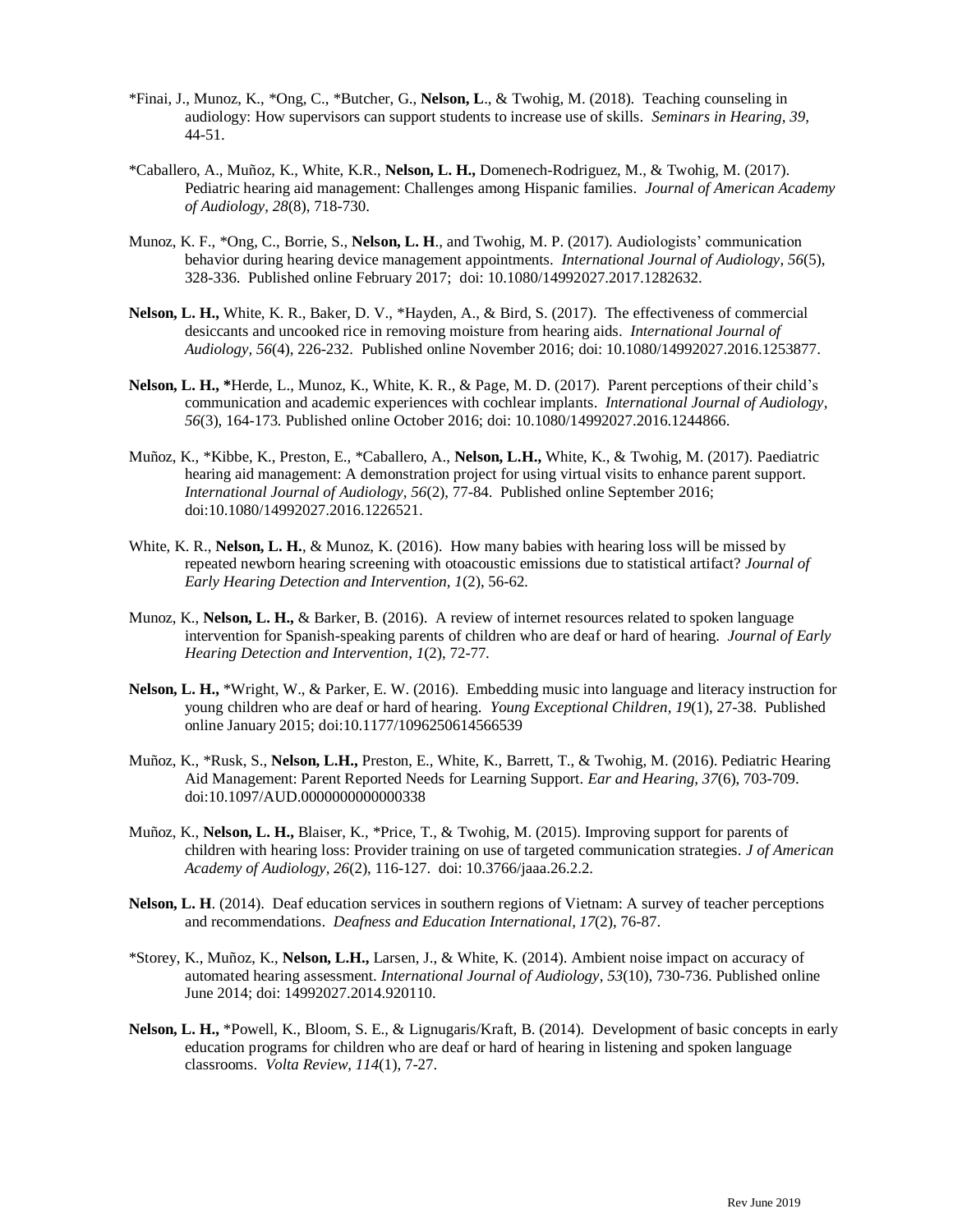- **Nelson, L. H.,** Ngoc, T. T. K., Chung, N. T., & Callow-Heusser, C. (2014). The impact of specialized training for teachers of the deaf to facilitate listening and spoken language skills of children who are deaf or hard of hearing in underdeveloped countries. *International Journal of Educational Research and Development, 3*(4), 66-75.
- **Nelson, L. H.,** \*Poole, B., & Munoz, K. (2013). Preschool teachers' perceptions and use of hearing assistance technology in educational settings. *Language, Speech, and Hearing Services in Schools, 44*(3)*,* 239-251; doi: 10.1044/0161-1461(2013/12-0038).
- **Nelson, L. H.,** White, K., & \*Grewe, J. (2012). Evidence for website claims about the benefits of teaching sign language to infants and toddlers with normal hearing. *Infant Child Development, 21*(5), 474-502; doi: 10.1002/icd.1748.
- Munoz, K., **Nelson, L. H**., \*Goldgewicht, N., & O'Dell, D. (2012). Early hearing detection and intervention: Diagnostic hearing assessment practices. *American Journal of Audiology, 20*(2)*,* 123-131; doi: 10.1044/1059-0889(2011/10-0046).
- \*Larsen, R., Munoz, K., DesGeorges, J., **Nelson, L. H**., & Kennedy, S. (2012). Early hearing detection and intervention: Parent experiences with the diagnostic hearing assessment. *American Journal of Audiology, 21*(1)*,* 91-99.
- **Nelson, L. H.,** Bradham, T. S., & Houston, K. T. (2011). The EHDI and early intervention connection. *Volta Review, 111*(2), 133-149.
- **Nelson, L. H.,** Houston, K. T., Hoffman, J., & Bradham, T. S. (2011). Interdisciplinary collaboration in EHDI programs. *Volta Review, 111*(2), 267-279.
- Muñoz, K., **Nelson, L. H.,** Bradham, T. S., Hoffman, J., & Houston, K. T. (2011). Integrating the medical home into the EHDI process. *Volta Review, 111*(2), 151-164.
- Muñoz, K., Bradham, T. S., & **Nelson, L. H.** (2011). A Systematic analysis of audiological services in EHDI. *Volta Review, 111*(2)*,* 121-132.
- Hoffman, J., Muñoz, K., Bradham, T. S., & **Nelson, L. H.** (2011). Loss to follow-up: Issues and recommendations. *Volta Review, 111*(2)*,* 165-180.
- **Nelson, L.H.,** & Johnston, S.S. (2003). Children with cochlear implants in the inclusive early childhood classroom. *Young Exceptional Children, 7*(1), 2-10.

#### **Book Chapters**

- **Nelson, L. H.** & Munoz, K. (in press). Audiologic rehabilitation*.* In R. B Gillam and T. P Marquardt (Eds.) *Communication Sciences and Disorders: From Science to Clinical Practice – 4 th Ed.* Jones and Bartlett.
- **Nelson, L. H.** & Trautwein, B. (2017). Instructional planning: Evidence-based assessment & intervention. In S. Lenihan (Ed.), *Preparing to Teach, Committing to Learn: An Introduction to Educating Children who are Deaf/Hard of Hearing (11).* EHDI Learning Center. Retrieved from http://www.infanthearing.org/ebook-educating-children-dhh/index.html
- **Nelson, L. H.** & Munoz, K. (2015). Audiologic rehabilitation*.* In R. B Gillam and T. P Marquardt (Eds.) *Communication Sciences and Disorders: From Science to Clinical Practice – 3 rd Ed.* Jones and Bartlett.
- **Nelson, L. H.,** Lenihan, S., & White, K. R. (2014). Preparation of teachers for children who are deaf or hard of hearing. In P. T. Sindelar, E. D. McCray, M. Brownell, and B. Lignugaris/Kraft (Eds.) *Handbook of Research on Special Education Teacher Preparation.* Routledge Education, 334-352.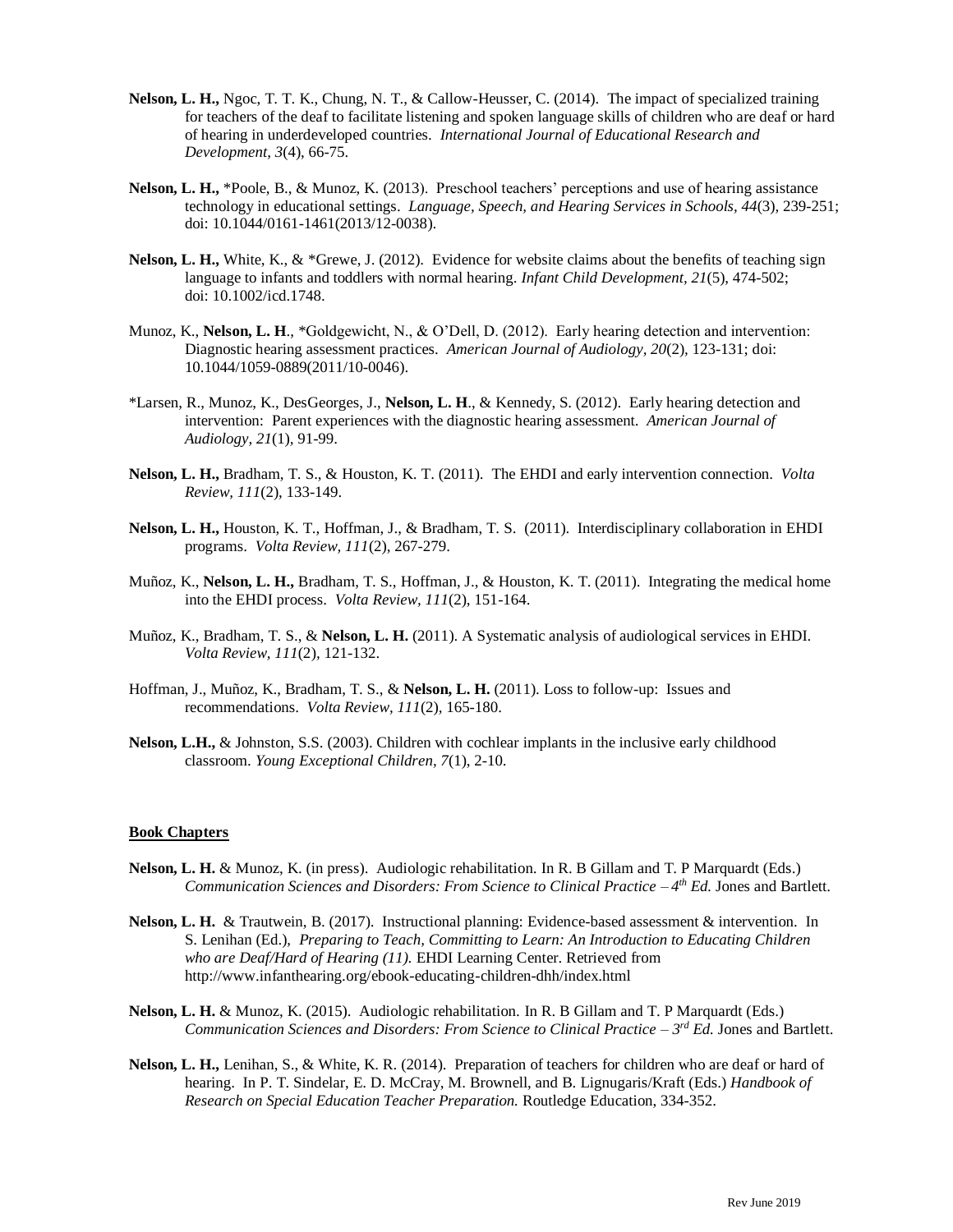#### **Articles in Preparation – 2019 submission**

- \*Whicker, J. & **Nelson, L.** Functional challenges of hearing loss and the legislation to help. *Submission anticipated by 9-1-19.*
- **Nelson, L.,** \*Empey, K., & Munoz, K. Ling 6 sound test: Parent and professional views and practices. *Submission anticipated by 9-1-19*
- **Nelson, L.**, \*Cook-Ward, K., Martin, N., Munoz, K., & White, K. Academic and language outcomes of early listening and spoken language intervention. *Submission anticipated by 10-1-19.*

#### **Editor-Reviewed Publications (\*USU Student Co-Authors)**

- Pitt, C., \*Sawin, T., **Nelson, L**, Preston, E., & Muñoz, K. (2016). Cochlear implant selection process: Audiologist practices. *Perspectives of Hearing and Hearing Disorders in Children, 1*, 29-36. doi:10.1044/persp1.9.29
- Pitt, C., \*Heitzinger, C., **Nelson, L**, Preston, E., & Muñoz, K. (2016). Cochlear implant recipients: Device selection preferences and experiences. *Perspectives of Hearing and Hearing Disorders in Children, 1*, 4-20. doi:10.1044/persp1.SIG9.4

#### **Other Scholarly Products**

- Teacher Training Curriculum in Nakuru, Kenya (2013). Using wordless books as a tool for language and literacy instruction in the classroom. In collaboration with *RaFikis, SLC Rotary.*
- Audiology and Hearing Health Training Curriculum for Physicians in South Vietnam (2012). In collaboration with *Global Foundation for Children with Hearing Loss.*
- Vietnam Audiology Technician and Teacher Training Curriculum (2012). In collaboration with *Global Foundation for Children with Hearing Loss.*
- Audiology Personnel Training Curriculum: South Vietnam (2011). In collaboration with *Global Foundation for Children with Hearing Loss.*

#### **Peer Reviewed Presentations (\*USU Student Co-Presenters)**

- \*Lewis, A. & **Nelson, L.** (2019). Tell me a story, sing me a song: Musical theater for children who are deaf or hard of hearing. *Early Hearing Detection and Intervention (EHDI) National Conference.* Chicago, IL.
- \*Empey, K., **Nelson, L.,** & Munoz, K. (2019). Ling 6 sound test: Parent and professional views and practices. *Early Hearing Detection and Intervention (EHDI) National Conference.* Chicago, IL.
- \*Cook-Ward., K. & **Nelson, L.** (2018).Longitudinal outcomes of children who are DHH who attend an LSL preschool.*Early Hearing Detection and Intervention (EHDI) National Conference.* Denver, CO.
- \*Coleman, C., \*Finai, J., Munoz, K., & **Nelson, L.** (2018). Listening and spoken language: Graduate student training to maximize listening and spoken language outcomes in children who are deaf or hard of hearing. *Early Hearing Detection and Intervention (EHDI) National Conference.* Denver, CO.
- \*Simonson, W., \*Broadhead, K., **Nelson, L.,** & Munoz (2018). Creating Language Activities for Engaging Parents of Children Who are Deaf or Hard of Hearing in Daily Language Development. *Early Hearing Detection and Intervention (EHDI) National Conference.* Denver, CO.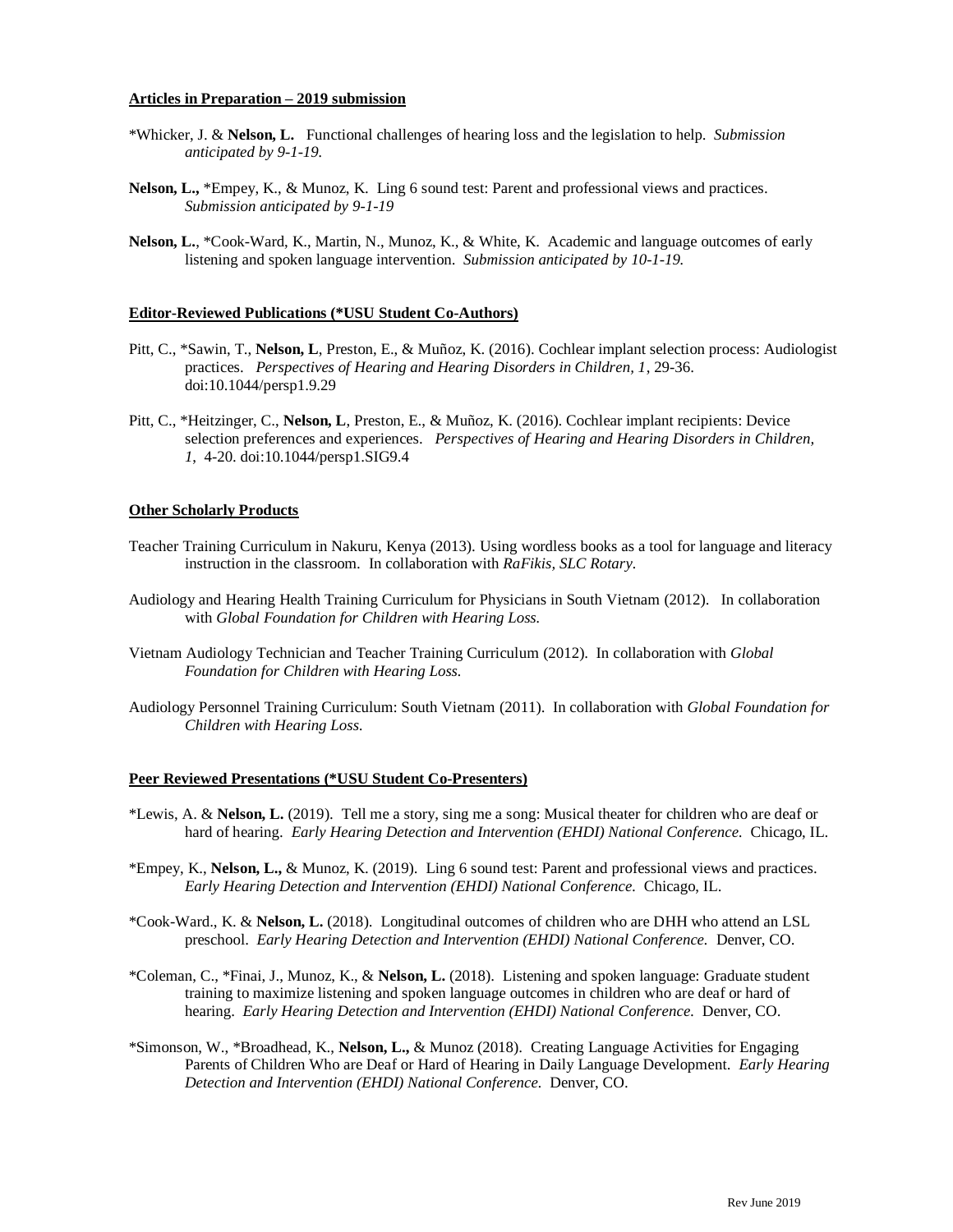- \*Orrock, D., \*Finai, J., \*Coleman, C., Munoz, K., & **Nelson, L.** (2018). An interprofessional education model for Utah State University graduate students. *Early Hearing Detection and Intervention (EHDI) National Conference.* Denver, CO.
- **Nelson, L. H.**, & Parker, E. W. (2017). Promoting Literacy Development in Children who are DHH in Underserved Regions Using Readily Available Materials and During Everyday Activities. *Coalition for Global Hearing Health (CGHH) International Conference.* Miami, FL.
- \*Zaddack, A., & **Nelson, L. H.** (2017). Signs of Autism Spectrum Disorders in Children with Hearing Loss and Practical Suggestions for Audiologists. *Early Hearing Detection and Intervention (EHDI) National Conference.* Atlanta, GA.
- **Nelson, L. H**., Parker, E. W., \*Huish, A., & \*Price, M. (2016). Developing a specialized training program for working professionals to increase knowledge and skills to serve children who are DHH. *Early Hearing Detection and Intervention (EHDI) National Conference.* San Diego, CA.
- \*Mulder, M., & **Nelson, L. H.** (2016). Using LENA measurements to improve children's environment and language opportunities. *Early Hearing Detection and Intervention (EHDI) National Conference.* San Diego, CA.
- \*Miller, L., **Nelson, L. H**., & Martin, N. (2016). Parents and pragmatics: A resource to support social emotional development in children who are deaf or hard of hearing. *Early Hearing Detection and Intervention (EHDI) National Conference.* San Diego, CA.
- \*Abraham, C., **Nelson, L. H.,** & Parker, E. W. (2016). Strategies for implementing family support programs for children developing listening and spoken language. *Early Hearing Detection and Intervention (EHDI) National Conference.* San Diego, CA.
- \*Nebeker, J., **Nelson, L. H.,** Parker, & E. W. (2016). Strategies for supporting para-professionals who work with young children who are DHH in LSL classrooms. *Early Hearing Detection and Intervention (EHDI) National Conference.* San Diego, CA.
- **Nelson, L. H**., \*Herde, L., Munoz, K., White, K., & Page, M. (2015). Communication, academic, and social experiences of cochlear implant users. *American Speech and Hearing Association (ASHA) National Conference*. Denver, CO.
- \*Carlton, A., \*Hess, L., & **Nelson, L. H**. (2015). The language of mathematics: Early childhood mathematics for children who are deaf or hard-of-hearing and the role of parental involvement. *Early Hearing Detection and Intervention (EHDI) National Conference.* Louisville, KY.
- \*Herde, L., **Nelson, L. H**., Page, M., Munoz, K., & White, K. (2015). A survey of academic and social experiences of cochlear implant users. *Early Hearing Detection and Intervention (EHDI) National Conference.* Louisville, KY.
- \*Peters, S., **Nelson, L. H**., & Munoz, K. (2015). LENA measurements of language facilitation strategies utilized by parents during storybook reading. *Early Hearing Detection and Intervention (EHDI) National Conference.* Louisville, KY.
- \*Hendrix, A., **Nelson, L. H**., & Parker, E. W. (2015). Self-advocacy skills of children who are deaf or hard of hearing: Teacher perceptions in preschool and inclusive general education settings. *Early Hearing Detection and Intervention (EHDI) National Conference.* Louisville, KY.
- \*Smith, L., **Nelson, L. H**., Martin, N., & Walker, C. (2015). The impact on vocabulary development in children who are DHH when music is integrated into the early childhood curriculum. *Early Hearing Detection and Intervention (EHDI) National Conference.* Louisville, KY.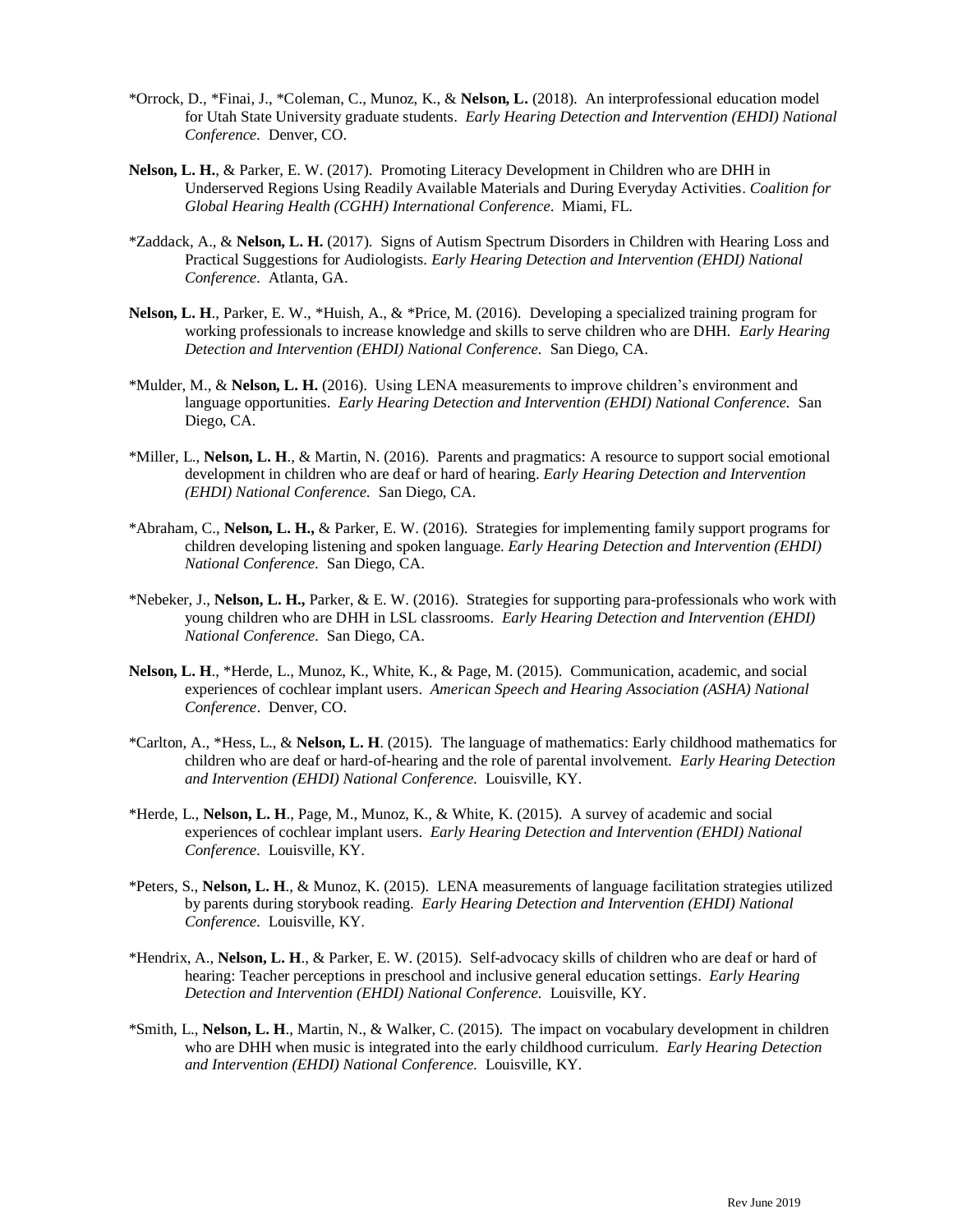- \*Fryer, S. & **Nelson, L. H**. (2015). Parent-child book reading: Using home literacy units to foster language development in children who are DHH. *Early Hearing Detection and Intervention (EHDI) National Conference.* Louisville, KY.
- \*Brown, M., Callow-Heusser, C., & **Nelson, L. H**., & Parker, E. W. (2015). Evaluation of child preferences for adult narrator or child narrator on *Reading for All Learners* iPad app. *Council for Exceptional Children National Conference.* San Diego, CA.
- \*Smith, L., **Nelson, L. H**., Martin, N., & Walker, C. (2015). Vocabulary development in children who are DHH when music is integrated into the early childhood curriculum. *Council for Exceptional Children National Conference.* San Diego, CA.
- \*Price, M., \*Huish, M., & **Nelson, L. H**. (2014). A survey of preschool and kindergarten teachers' perspectives of pragmatic skills of children who are DHH aligned with Common Core Standards. *Early Hearing Detection and Intervention (EHDI) National Conference.* Jacksonville, FL.
- \*Wright, W., **Nelson, L. H**., & Parker, E. W. (2014). Strategies for incorporating music into the literacy curriculum for children who are deaf or hard of hearing. *Early Hearing Detection and Intervention (EHDI) National Conference.* Jacksonville, FL.
- \*Slater, L. & **Nelson, L. H**. (2014). Literacy strategies using picture books featuring children with hearing technology. *Early Hearing Detection and Intervention (EHDI) National Conference.* Jacksonville, FL.
- **Nelson, L. H**., & White, K. (2014). Incidence of false negative otoacoustic emissions. *Early Hearing Detection and Intervention (EHDI) National Conference.* Jacksonville, FL.
- Simonsmeier, V. & **Nelson, L**. (2014). Diagnosing Autism Spectrum Disorders in children with hearing loss: How the DSM-5 can benefit children and families. *Early Hearing Detection and Intervention (EHDI) National Conference.* Jacksonville, FL.
- Simonsmeier, V. & **Nelson, L**. (2014). Autism Spectrum Disorders in children with hearing loss. *American Speech and Hearing Association (ASHA) National Conference*. Orlando, FL.
- \*Huish, M., \*Price, M., & **Nelson, L. H**. (2014). Teacher perceptions of pragmatics development of children who are deaf or hard of hearing. *Council for Exceptional Children National Conference.* Philadelphia, PA.
- \*Wright, W., **Nelson, L. H**., & Parker, E. W. (2014). Incorporating music into the literacy curriculum for children who are deaf or hard of hearing. *Council for Exceptional Children National Conference.* Philadelphia, PA.
- \*Beckert, T., **Nelson, L. H**., & Parker, E. (2014). Generalizing familiar language: Daily routine literacy kits for home-based therapy. *Council for Exceptional Children National Conference.* Philadelphia, PA.
- \*Storey, K., Munoz, K., **Nelson, L.,** & White, K. (2014). Accuracy of the KUDUwave in noisy environments. *Conference of Coalition for Global Hearing Health.* Oxford, UK.
- \*Hayden, A., **Nelson, L. H**., & White, K. (2013). A comparison of humidity probe measurements of traditional and nontraditional moisture removal from hearing aids. *American Speech and Hearing Association (ASHA) National Conference*. Chicago, IL.
- \*Storey, K., Munoz, K., & **Nelson, L. H**. (2013). Accuracy of automated hearing assessment in the presence of background noise. *American Speech and Hearing Assoc (ASHA) National Conference*. Chicago, IL.
- \*Weiss, J., **Nelson, L. H**., & Parker, E. (2013). Supporting paraprofessionals in LSL classrooms. *Early Hearing Detection and Intervention (EHDI) National Conference.* Phoenix, AZ.
- Munoz, K., Twohig, M., Blaiser, K., & **Nelson, L.** (2013). Parent training and support: Providing a foundation for effective daily management for children with hearing loss. *Utah State University.* Logan, UT.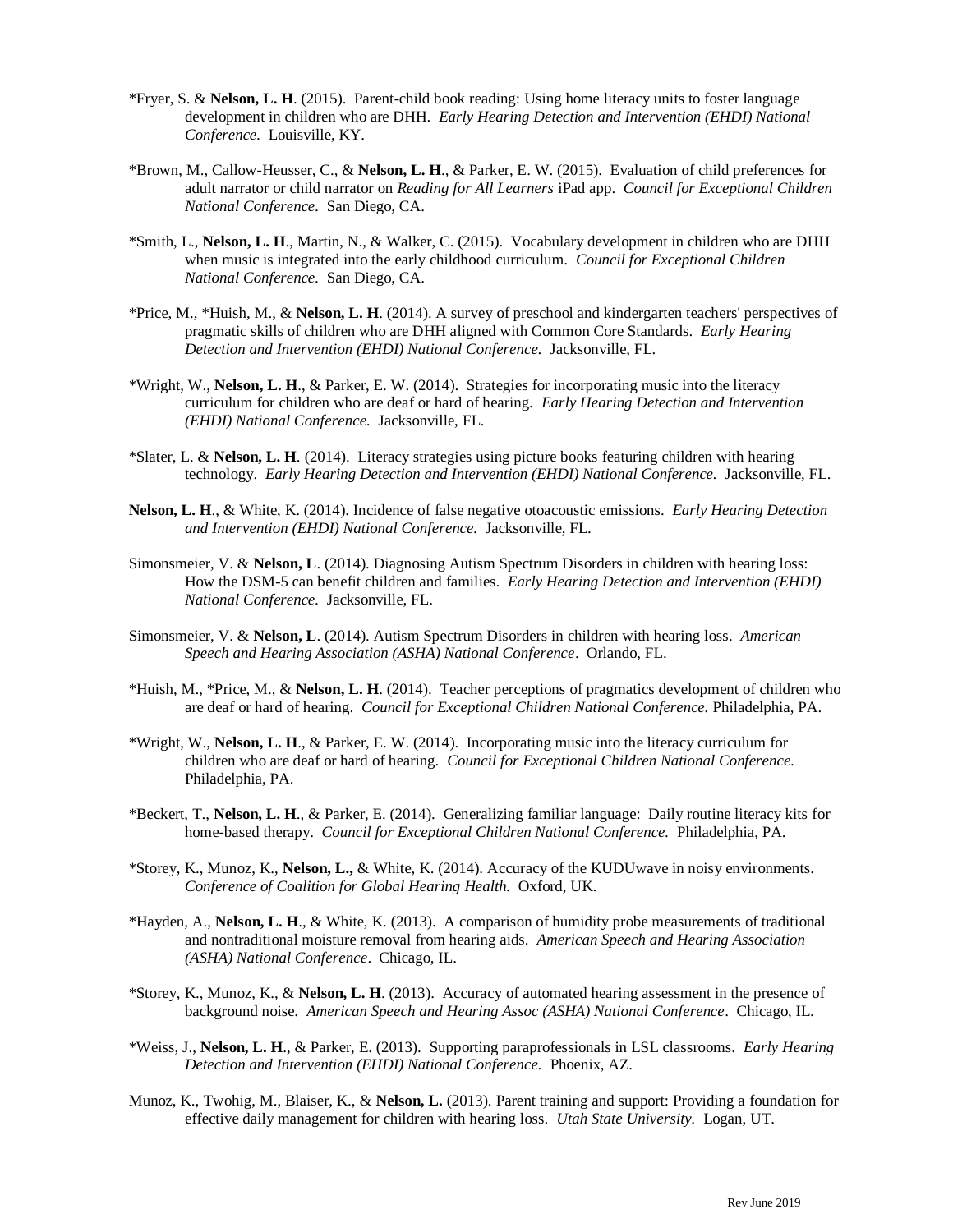- **Nelson, L**. & \*Hayden, A. (2012). Humidity probe measurements of hearing aid moisture removal strategies. *American Speech and Hearing Association (ASHA) National Conference*. Atlanta, GA.
- \*Poole, B., **Nelson, L**., & Muñoz, K. (2011). Current practices of FM use in preschool children with hearing loss. *Early Hearing Detection and Intervention (EHDI) National Conference*. Atlanta, GA.
- **Nelson, L. H**. & Pitt, C. (2011). Cochlear implant benefit in a child with apparent absence of an auditory nerve. *13th Symposium on Cochlear Implants in Children.* Chicago, IL.
- \*Larsen, R., Munoz, K., DesGeorges, J. & **Nelson, L**. (2011). Challenges in obtaining an infant diagnostic hearing evaluation: The parent perspective. *Early Hearing Detection and Intervention (EHDI) National Conference.* Atlanta, GA.
- **Nelson, L. H**., \*Poole, B., & Muñoz, K. (2010). Current practices in FM use for preschoolers with hearing loss. *American Speech and Hearing Association (ASHA) National Conference.* Philadelphia, PA.
- Muñoz, K., & **Nelson, L. H**. (2010). Successes and challenges to providing timely infant diagnostic hearing assessments. *Early Hearing Detection and Intervention (EHDI) National Conference.* Chicago, IL.
- Muñoz, K., DesGeorges, J., Forsman, I., Kennedy, S., & **Nelson, L. H**. (2010). Parent experiences with the infant hearing testing process. *Early Hearing Detection and Intervention (EHDI) National Conference.*  Chicago, IL.
- Bradham, T., Hutsell-Guignard, G., Muñoz, K., Hoffman, J., Houston, K. T., & **Nelson, L. H**. (2010). Calling the SWOT team: We are ready for you! *Early Hearing Detection and Intervention (EHDI) National Conference.* Chicago, IL.
- **Nelson, L. H.,** Houston, K. T., & Muñoz, K. (2009). Transdisciplinary services for children with cochlear implants: A model of graduate student training and professional implementation for excellence in service delivery. *12th Symposium on Cochlear Implants*. Seattle, WA.
- **Nelson, L. H**. & Houston, K. T. (2008). Transdisciplinary graduate training to meet the needs of young children with hearing loss. *Assoc of College Educators of the Deaf and Hard of Hearing.* New Orleans, LA.
- **Nelson, L**. & Johnston, S. (2004). Parent implemented intervention for increasing correct production of target phonemes in children with hearing impairments. *Effective Practices Conference, University of Utah, Department of Special Education.* Salt Lake City, UT.
- **Nelson, L**. & Johnston, S. (2003). Strategies for enhancing communication skills in children with cochlear implants in natural environments. *Division for Early Childhood 19th Annual International Conference*. Washington, D.C.
- **Nelson, L**. & Johnston, S. (2002). Cochlear implants in the classroom. *Division for Early Childhood 18th Annual International Conference.* San Diego, CA.

#### **Invited Presentations or Workshops**

- **Nelson, L.** (2016). Early Intervention and Preschool Services, Assessment, and Data Collection to Monitor Child Outcomes. *Saipan, Northern Mariana Islands.*
- **Nelson, L**. (2015). Deaf Education Professional Development at Ngala School for the Deaf. *RaFikis Educational and Vocational Training Program, Ngala School for the Deaf.* Nakuru, Kenya.
- **Nelson, L**. (2013). Developing a Literacy Framework in Deaf Education Classrooms. *RaFikis Educational and Vocational Training Program, Ngala School for the Deaf.* Nakuru, Kenya.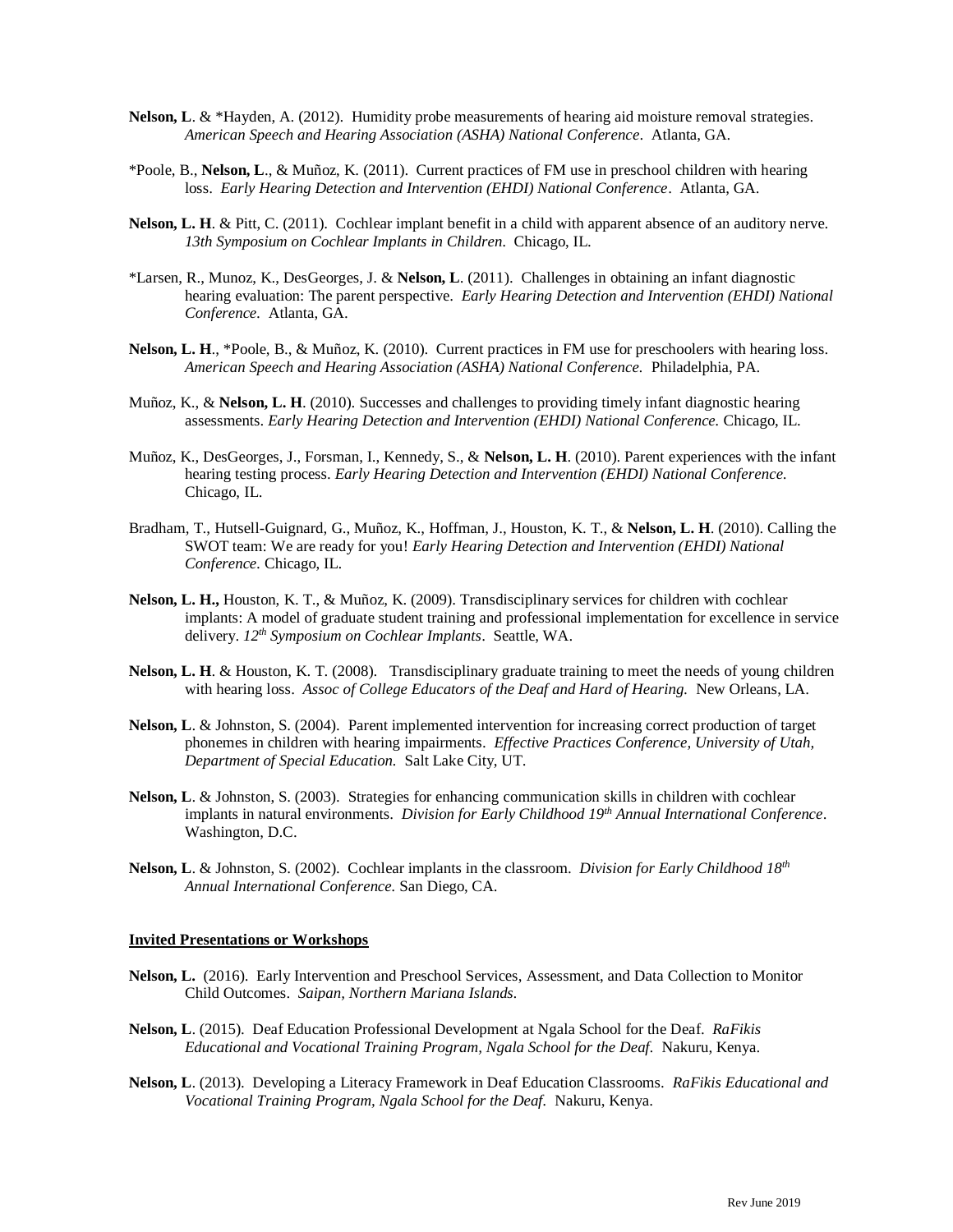**Nelson, L**. (2012). *Paediatric 1 Children's Hospital Physician Training Program*, Global Foundation for Children with Hearing Loss, Ho Chi Minh City, Vietnam*.* Presentation series:

- Pediatric Audiological Diagnostic Test Battery.
- Diseases of the Ear and Audiological Management
- Auditory Brainstem Response Testing and Objective Measures
- Pediatric Amplification: Hearing Aids and Cochlear Implants
- Aural Habilitation Protocols Following Placement of Hearing Technology.
- **Nelson, L.** (2012)*. Thuan An Center Audiology and Teacher Training Program*. Global Foundation for Children with Hearing Loss, Ho Chi Minh City, Vietnam*.* Presentation series:
	- Audiology Diagnostic Protocols and JCIH Recommendations.
	- Audiology in the Educational Setting
	- Implementation of Auditory Learning within the Classroom and the Integration of Audiology
- **Nelson, L.** (2011). Cochlear Implants: Practices and Recommendations. *Davis County School District Teacher Training Workshop Series.* Farmington, UT.
- **Nelson, L.** (2011). Audiology, Speech Acoustics, and Collaboration Opportunities Among Professionals. *Davis County School District Teacher Training Workshop Series.* Farmington, UT.
- **Nelson, L**. (2011). *Thuan An Center Audiology Training Program*. Global Foundation for Children with Hearing Loss, Ho Chi Minh City, Vietnam*.* Presentation series:
	- Audiology: Carpe Diem.
	- Introduction to Cochlear Implants
	- Hearing Aids: Components, Management, Troubleshooting
	- Diagnostic Audiology: Auditory Brainstem Response Testing.
	- Diagnostic Audiology: Evoked Potentials and Otoacoustic Emissions
	- Behavioral Audiometric Testing and Conditioned Play Audiometry
	- Audiology for Parents
	- Auditory Development and Perception
	- Newborn and Early Childhood Hearing Screening
	- Anatomy and Physiology of the Hearing Mechanism
- **Nelson, L**. (2011). Cochlear Implants: Assessment and Management. *Davis County School District Teacher Training Workshop Series.* Farmington, UT.
- **Nelson, L.** (2011). Evidence-Based Practices for Literacy Development in Children who are Deaf or Hard of Hearing. *Davis County School District Teacher Training Workshop Series.* Farmington, UT.
- **Nelson, L.** (2010). Multiple Disabilities and Children with Hearing Loss. *Davis County School District Teacher Training Workshop Series.* Farmington, UT.
- **Nelson, L**. & Houston, T. (2010). Educational & Habilitation Issues for Children with Hearing Loss. *URLEND Video-Conference Workshop.* Logan, UT.
- **Nelson, L**. & Houston, T. (2009). Educational & Habilitation Issues for Children with Hearing Loss. *URLEND Video-Conference Workshop.* Logan, UT.
- **Nelson, L**. (2005). Cochlear implants: Candidacy, programming, and troubleshooting. *Annual Utah Conference for Audiologists.* Utah State Department of Health.
- **Nelson, L**. (2004). Cochlear implants and aural habilitation. *Audiology and Speech Language Pathology Continuing Education.* Utah State Office of Education.
- **Nelson, L**. (2003). Cochlear implants: Candidacy, mapping, and aural habilitation. *Audiology and Speech Language Pathology Continuing Education.* Davis County School District.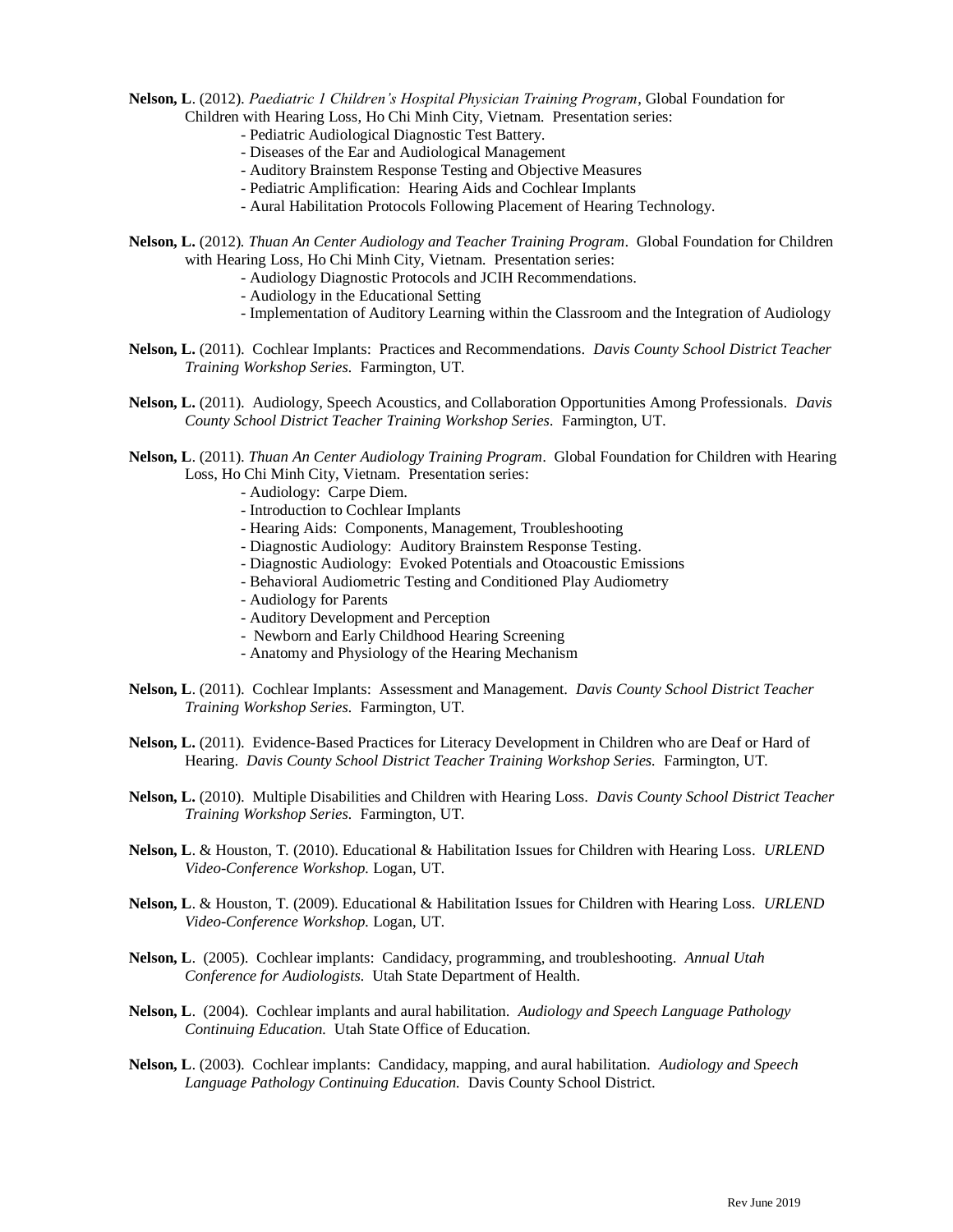- **Nelson, L**. (2001). Auditory processing disorders. *Speech/Language Pathology Continuing Education Presentation.* Davis County School District.
- **Nelson, L**. (2001). Otoacoustic emissions what are they and how do they work? *National Center for Hearing Assessment and Management (NCHAM), Quarterly Screeners Conference.* Ogden, Utah.
- **Nelson, L**. (1993, 1997). Early Identification of Infant Hearing Loss. *Inservice and Technical Training*. Lakeview Hospital and St. Mark's Hospital Nursing Staff.
- **Nelson, L**. (1993, 1997). Medical Necessity of Early Identification of Infant Hearing Loss. *Inservice and Technical Training*. Lakeview Hospital and St. Mark's Hospital Physician Staff.

#### **Reviewer for Federal Grant Applications**

- 2018 Institute for Education Sciences. Ad hoc reviewer. Washington DC.
- 2017 Institute for Education Sciences. Full panel reviewer. Washington DC.
- 2016 Institute for Education Sciences. Full panel reviewer. Washington DC.

#### **Reviewer for Professional Journals** (for example:)

- Language, Speech, and Hearing Research (ASHA)
- Language, Speech, and Hearing Services in Schools (ASHA)
- ASHA Sig 9: Perspectives on Hearing and Hearing Disorders in Childhood
- Speech, Language and Hearing Journal
- American Journal of Audiology
- Early Childhood Research Quarterly
- Journal of Educational, Pediatric, and (Re)Habilitative Audiology

#### **EXTERNAL FUNDING**

- **Nelson, L**. (2018). Personnel Preparation for Teachers of Preschool Children Who Are Deaf or Hard of Hearing. *Utah State Office of Education.* Role: Primary Investigator. Award amount: **\$62,100.**
- **Nelson, L**. and Lucero, R. (2017). Personnel Preparation for Early Childhood Deaf Educators. *Office of Special Education Programs, US Department of Education.* Role: Primary Investigator. Award amount: **\$1,245,249.**
- **Nelson, L**. (2017). Personnel Preparation for Teachers of Preschool Children Who Are Deaf or Hard of Hearing. *Utah State Office of Education.* Role: Primary Investigator. Award amount: **\$83,327.**
- **Nelson, L.** & Munoz, K. (2016). Multi-State Tele-Intervention for Children who are DHH Learning Listening and Spoken Language**.** *Oberkotter Foundation.* Role: Primary Investigator. Award amount: **\$279,860**.
- **Nelson, L**. (2016). Personnel Preparation for Teachers of Preschool Children Who Are Deaf or Hard of Hearing. *Utah State Office of Education.* Role: Primary Investigator. Award amount: **\$86,399.**
- **Nelson, L**. (2014). Personnel Preparation for Teachers of Preschool Children Who Are Deaf or Hard of Hearing. *Utah State Office of Education.* Role: Primary Investigator. Award amount: **\$171,968.**
- **Nelson, L**. (2013). Personnel Preparation for Teachers of Preschool Children Who Are Deaf or Hard of Hearing. *Utah State Office of Education.* Role: Primary Investigator. Award amount: **\$86,056.**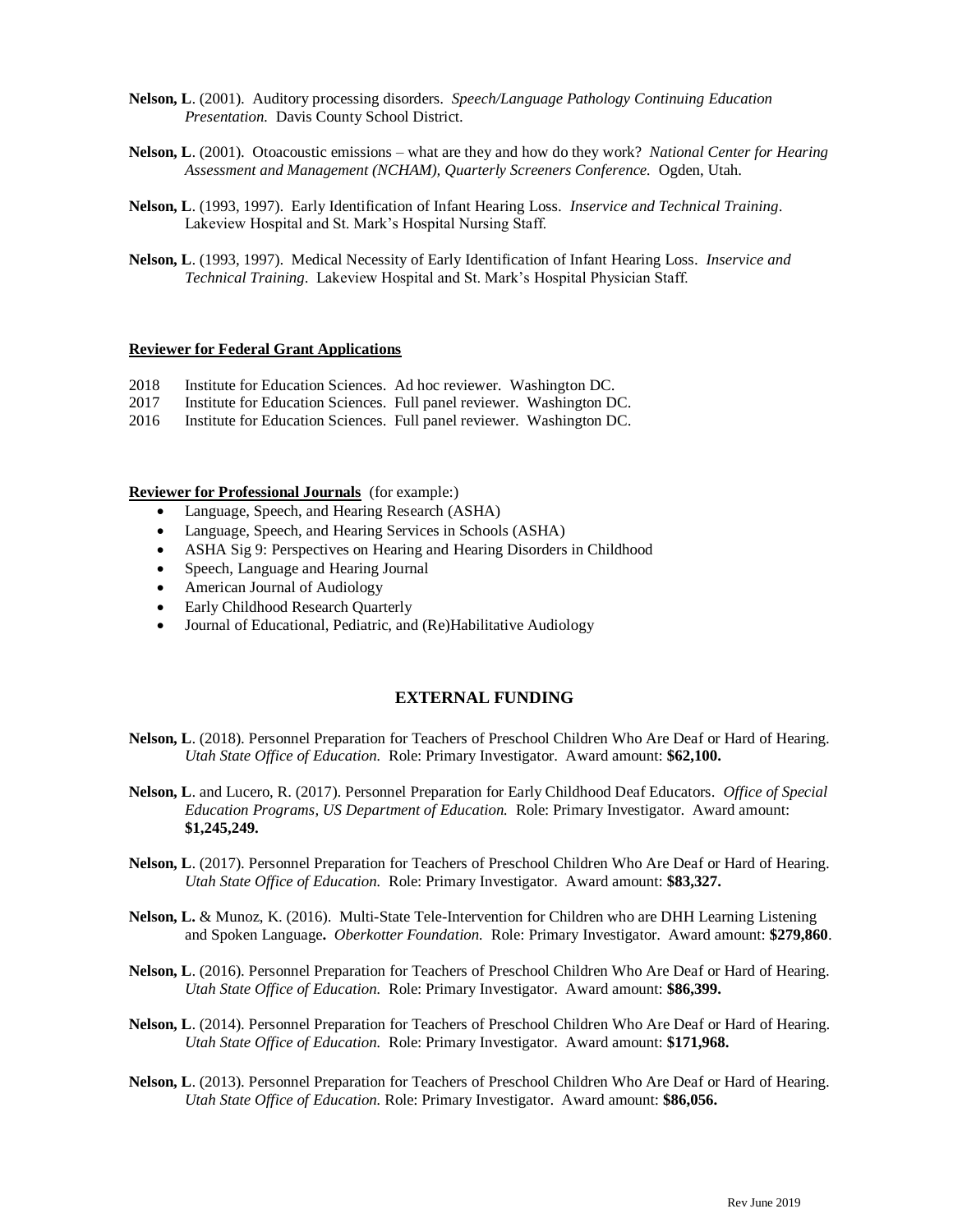- **Nelson, L**. (2012). Personnel Preparation for Early Childhood Deaf Educators. *Office of Special Education Programs, US Department of Education.* Role: Primary Investigator. Award amount:**\$1,247,502.**
- **Nelson, L**., & Callow-Heusser, C. (2012). Personnel Preparation for Teachers of Preschool Children Who Are Deaf or Hard of Hearing. *Utah State Office of Education.* Role: Primary Investigator. Award amount: **\$92,692.**
- **Nelson, L**., & White K. (2012). Otoacoustic Emissions: An Evaluation of False Negative Response Rate. *National Center for Hearing Assessment and Management.* Role: Co-Primary Investigator. Award amount: **\$10,000.**
- Blaiser, K., White, K., Munoz, K., & **Nelson, L**. (2012). LSL Emphasis for Deaf Educators, Speech-Language Pathologists, and Audiologists. *Oberkotter Foundation.* Role: Co-Investigator. Award amount: **\$341,000**
- White, K., **Nelson, L.**, and Munoz, K. (2010). Ongoing funding for educational and clinical staff at Sound Beginnings. *Utah State Schools for the Deaf and Blind.* Role: Co-Primary Investigator. Award amount: **\$500,000/year** 2010-2015.
- **Nelson, L**. (1999). Grant awarded for research and development in cochlear implants. *Cochlear Corporation, Inc.* Award amount: **\$12,000** plus expenses for conference.
- **Nelson, L**. & Robins, K. (1999). Award granted by the University of Utah for Distance Education Development *Technology Assisted Curriculum Center.* Award amount: **\$2500.**

# **TEACHING**

#### **Educational Leadership**

- 2015 Present **Division Chair, Deaf Education** The Deaf Education Program at USU offers teacher training in either Bilingual-Bicultural (ASL/English) or Listening and Spoken Language (LSL) to earn a Master of Education degree. Responsibilities in this role include program oversight, facilitate Division meetings, and collaborate with Department Head and other department personnel to perform necessary duties for the Division.
- 2010 Present **Director, Listening and Spoken Language Deaf Education Graduate Training Program**  The Listening and Spoken Language Deaf Education program is an interdisciplinary approach to graduate student training with online coursework and a campus-based practicum site (Sound Beginnings) to promote increased collaboration and understanding of services provided within and across the disciplines of speech/language pathology, audiology and listening and spoken language deaf education programs. Responsibilities in this role include all program management and oversight, student recruitment and admissions, coursework, practicum, and student mentoring. In 2016, responsible for expansion and oversight of tele-intervention services.

### 2010 - Present **Director, Deaf or Hard of Hearing Endorsement Training Program** The Listening and Spoken Language Deaf or Hard of Hearing Endorsement program is for currently licensed teachers or speech-language pathologists who are non-degree-seeking professionals, but who would like additional training in serving children who are DHH in the classroom setting. Responsibilities in this role include all program management and oversight, student recruitment and admissions, coursework, and student mentoring oversight.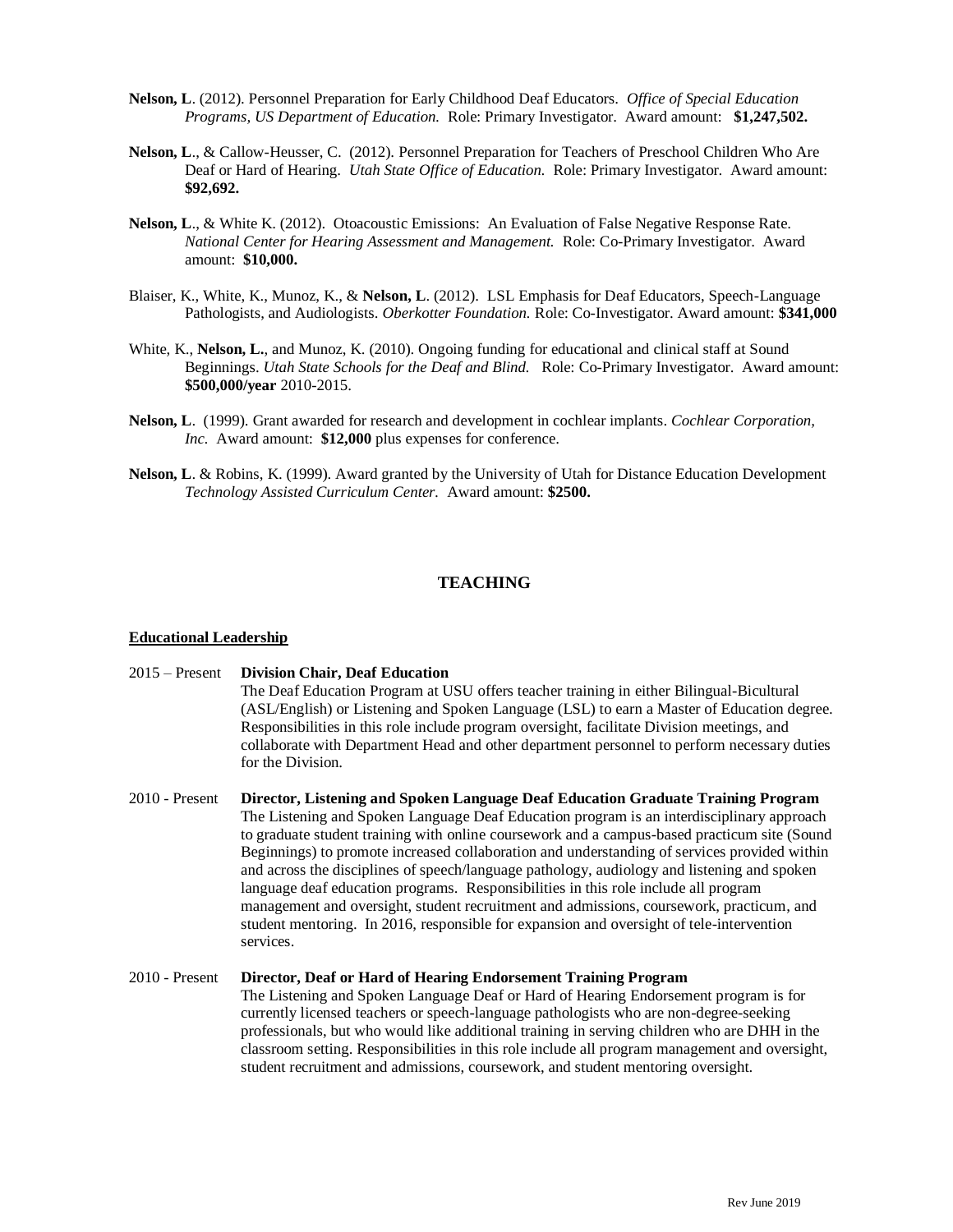### 2008 - Present **Leadership Team, Sound Beginnings**

Sound Beginnings is an early intervention and preschool program located on the USU campus, serving children from birth through age 6. Responsibilities in this role include collaboration with other members of the leadership team in serving children and families, and to facilitate evidence-based practicum experiences for students in the graduate training program.

### **Courses Developed and Taught at USU**

- ComD 6320 Language and Literacy in Children who are DHH (3 credit hours)  *Role: Developed full course (all content in asynchronous online format); course instructor*
- ComD 6340 Foundations of Listening and Spoken Language (3 credit hours)  *Role: Major edits and redevelopment of existing online course; course instructor*
- ComD 6360 Preschool Curriculum: Language and Cognition (3 credit hours)  *Role: Developed full course (all content in asynchronous online format); course instructor*
- ComD 6580 Family-Centered Practices for Children with Hearing Loss (3 credit hours)  *Role: Developed full course (all content in asynchronous online format); course instructor*
- ComD 6730 Multiple Disabilities and Syndromes (3 credit hours)  *Role: Developed full course (all content in asynchronous online format); course instructor*
- ComD 6770 Audiology and Teachers of Children who are DHH (3 credit hours)  *Role: Developed full course (all content in asynchronous online format); course instructor*
- ComD 6900 Technologies in the Classroom (1 credit hour).  *Role: Developed full course (all content in asynchronous online format); course instructor*
- ComD 6700 LSL Practicum: (1-3 credit hours)  *Role: Developed all practicum assignments and requirements*
- ComD 5610 Introduction to Deaf Education (3 credit hours) (co-teach)  *Role: Course instructor*
- ComD 5070 Speech Science (3 credit hours) (co-teach)  *Role: Minor edits of existing course; course instructor*
- ComD 5330 Aural Rehabilitation  *Role: Major edits and redevelopment of existing course; course instructor*

### **Courses Taught at University of Utah**

- Speech Acoustics for Teachers of Children who are D/HH (Sp Ed 6960) (3 credit hours)  *Role: Developed full course; course instructor*
- Human Exceptionalities (Sp Ed 3010 / 5010) (3 credit hours)  *Role: Course instructor*
- Functional Communication (Sp Ed 5030 / 6030) (3 credit hours)  *Role: Course instructor*

**Graduate Student Mentoring** (as of May 2019)

| <b>Students Mentored or Supported</b> |       |                           |
|---------------------------------------|-------|---------------------------|
| Discipline                            | Role  | <b>Number of Students</b> |
| <b>Deaf Education Students</b>        | Chair | 35                        |
| <b>Audiology Students</b>             | Chair |                           |
| <b>SLP</b> Students                   | Chair |                           |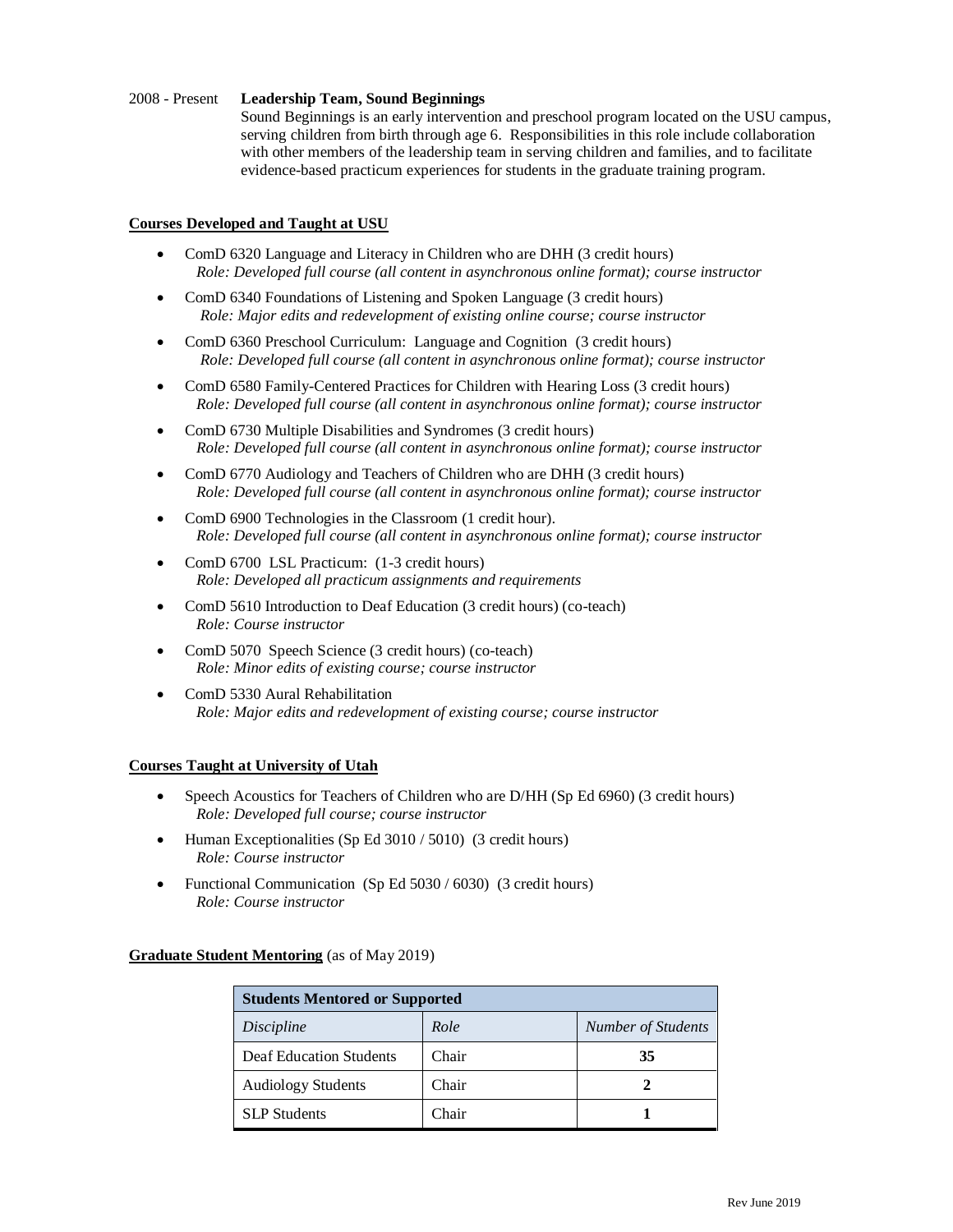| Deaf Education Students   | Committee Member |    |
|---------------------------|------------------|----|
| <b>Audiology Students</b> | Committee Member | 24 |
| <b>SLP</b> Students       | Committee Member |    |
|                           | Total            |    |

# **Student Project Details:**

| <b>Student</b><br><b>Name</b> | <b>Thesis or Project Title</b>                                                                                      | <b>Thesis or Project Outcomes</b>                                                                     |
|-------------------------------|---------------------------------------------------------------------------------------------------------------------|-------------------------------------------------------------------------------------------------------|
| Julian<br>Case                | Music across the curriculum to support educational services of children who are<br>DHH                              | Presentation submission 2020<br>Educational support materials                                         |
| Amber<br>Saeli                | It isn't snack, it's language with food.                                                                            | Presentation submission 2020<br>Manuscript in preparation                                             |
| Jennifer<br>Ramos             | A summer curriculum for parents of young children who are DHH                                                       | Website materials                                                                                     |
| Eleanor<br>Beerbower          | Ensuring parents have access to community-based resources                                                           | Website materials                                                                                     |
| <b>Brigid</b><br>Giles        | Pragmatics and play: Parent and professional supports for serving children who<br>are DHH                           | Presentation submission 2020<br>Website materials<br>$\ddot{\phantom{0}}$                             |
| Marissa<br>Peak               | Home-based activities for parents of children who are DHH to promote<br>language and literacy                       | Website materials                                                                                     |
| Samantha<br>Gotcher           | Review of early childhood research and recommendations in serving children<br>who are DHH                           | Presentation submission 2020<br>Manuscript in preparation                                             |
| Hayley<br>Hunsaker            | Social Media and USU LSL communities                                                                                | Social Media                                                                                          |
| Sarah<br>Hull                 | First 100 Days Survival Kit for Parents of Children with Hearing Loss                                               | Website materials                                                                                     |
| Alexandra<br>Lewis            | Tell me a story, sing me a song: Musical theater for children who are DHH                                           | Presentation at EHDI 2019<br>Website materials                                                        |
| Katelyn<br>Empey              | Parent and Professional Views and Practices of the Ling 6 Sound Test (survey<br>study)                              | Presentation at EHDI 2019<br>$\ddot{\phantom{0}}$<br>Manuscript in preparation                        |
| Kaytie<br>Cook                | Academic and Language Outcomes of Early Listening and Spoken                                                        | Presentation at EHDI 2018<br>Manuscript in preparation                                                |
| Kami<br>Ensign                | Navigating the Hearing Loss Diagnosis                                                                               | Video training module                                                                                 |
| Claire<br>Warburton           | Experience Books to Facilitate Authentic Learning in Children who are DHH                                           | Website materials                                                                                     |
| Amber<br>Zaddack              | Parent Support for Children with Autism who are DHH: Online Training<br><b>Resources</b>                            | Presentation at EHDI 2017<br>Video training module                                                    |
| Carolle<br>Abraham            | Parent Support Programs to Facilitate Language During Natural Home Routines<br>for Children 0-5 who are DHH         | Presentation at EHDI 2016<br>Parent support activity                                                  |
| Jennifer<br>Mitchell          | Improving Paraprofessional Training to Support Preschool Teachers in Special<br><b>Education and Deaf Education</b> | Presentation at EHDI 2016<br>Video training module                                                    |
| Shayla<br>Barker              | Tele-Intervention Services for Children who are DHH: Parent Support Materials                                       | Thesis – educational project<br>Video training module                                                 |
| Leia<br>Miller                | Pragmatic and Social/Emotional Skills of Children who are DHH: Parent and<br><b>Teacher Resource Materials</b>      | Presentation at EHDI 2016<br>Resource materials                                                       |
| Melissa<br>Mulder             | Language Environment Analysis to Inform Services for Children who are DHH:<br>An Exploratory Study                  | Presentation at EHDI 2016                                                                             |
| Lindsey<br>Herde              | A Survey of Academic and Social Experiences of Cochlear Implant Users                                               | Publication: International Journal of Audiology<br>$\cdot$<br>Presentation at ASHA 2015 and EHDI 2015 |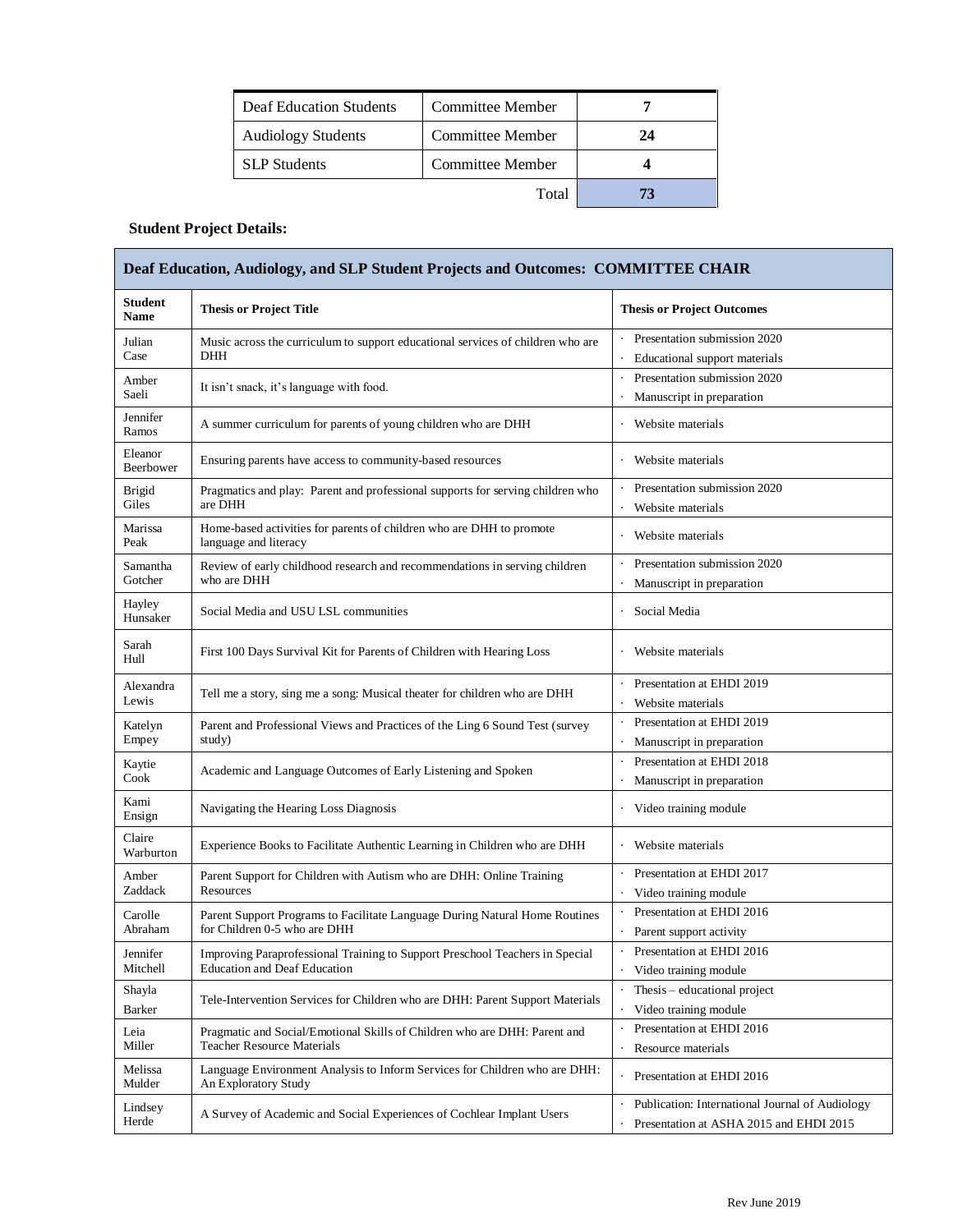| Laura<br>Hess        | Early Childhood Math Development in Children who are DHH: Enhancing<br>Parent Opportunities to Develop Foundational Math Skills | Presentation at EHDI 2015                       |
|----------------------|---------------------------------------------------------------------------------------------------------------------------------|-------------------------------------------------|
| Alexandra<br>Carlton | The Language of Mathematics: Early Childhood Mathematics for Children who<br>are DHH and the Role of Parental Involvement       | Presentation at EHDI 2015                       |
| Shannon              | Increasing engagement of children who are deaf or hard of hearing during                                                        | Publication: Communication Disorders Quarterly  |
| Peters               | parent-child storybook reading                                                                                                  | Presentation at EHDI 2015                       |
| Ariel                | Self-Advocacy Skills of Children who are DHH: Teacher Perceptions in                                                            | Presentation at EHDI 2015                       |
| Hendrix              | Preschool and Inclusive General Education Settings                                                                              | Presentation at CEC 2015                        |
| Lauren               | The Impact on Vocabulary Development in Children who are DHH when Music                                                         | Presentation at EHDI 2015                       |
| Smith                | is Integrated into the Early Childhood Curriculum                                                                               | Presentation at CEC 2015                        |
| Sydney               | Parent-Child Book Reading: Using Home Literacy Units to Foster Language                                                         | Presentation at EHDI 2015                       |
| Fryer                | Development in Children who are DHH                                                                                             | Resource materials                              |
| Alicen<br>Waldron    | Embedding Language in Snack for Children with Disabilities                                                                      | Parent resource materials                       |
| Whitney              | Instructional Strategies using Music in Preschool Classrooms of Children who                                                    | Publication: Young Exceptional Children         |
| Wright               | are DHH                                                                                                                         | Presentation at CEC 2014 and EHDI 2014          |
| Marianne             | Pragmatic Skills of Children who are DHH: The Mainstream Kindergarten                                                           | Presentation at CEC 2014                        |
| Huish                | Teacher's Perspective                                                                                                           | Presentation at EHDI 2014                       |
| Mi'kel               | The Pragmatic Language Development of Children who are DHH in LSL                                                               | Presentation at CEC 2014                        |
| Wilson               | Preschool Programs                                                                                                              | Presentation at EHDI 2014                       |
| Tara                 | Generalizing Familiar Language: Daily Routine Literacy Kits for Home-Based                                                      | Presentation at CEC 2014                        |
| <b>Beckert</b>       | <b>Services</b>                                                                                                                 | Parent resource materials                       |
| Lichelle<br>Slater   | Children's Picture Books Depicting Characters who use Assistive Hearing<br>Technology                                           | Presentation at CEC 2014                        |
| Mark<br>Noyce        | Instructional Strategies for Implementing Utah's Early Childhood Core<br><b>Standards</b>                                       | <b>Instructional Resource Materials</b>         |
| <b>Bridgett</b>      | Preschool teachers' perceptions and use of hearing assistance technology in                                                     | Publication: Speech, Language, Hearing Services |
| Poole                | educational settings.                                                                                                           | in Schools                                      |
| Angela<br>Hayden     | The effectiveness of commercial desiccants and uncooked rice in removing<br>moisture from hearing aids                          | Publication: International Journal of Audiology |
| Megan<br>Lambert     | Evaluation music pitch perception in preschool age children                                                                     | Pilot study                                     |
| Katherine<br>Powell  | Development of Basic Concepts in Early Education Programs for Children who<br>are DHH in LSL Classrooms                         | Publication: Volta Review                       |

| <b>Deaf Education Student Projects and Outcomes: COMMITTEE MEMBER</b> |                                                                                                                      |                                                      |
|-----------------------------------------------------------------------|----------------------------------------------------------------------------------------------------------------------|------------------------------------------------------|
| Morgan<br>Scadden                                                     | LSL Strategies – Parent Support Materials                                                                            | Website materials                                    |
| Shelby<br>Vincent                                                     | LSL Strategies – Parent Training Materials                                                                           | Website materials                                    |
| Eduardo<br>Cavazos                                                    | Support services for Hispanic parents of children who are DHH                                                        | Community training and outreach                      |
| Laurel<br>Graham                                                      | Family Support Programs for Infants with Recent DHH Diagnosis (with C.<br>Miller)                                    | Presentation at EHDI 2017<br>Parent support activity |
| Courtney<br>Miller                                                    | Family Support Programs for Infants with Recent DHH Diagnosis (with L.<br>Graham)                                    | Presentation at EHDI 2017<br>Parent support activity |
| Michelle<br><b>Brown</b>                                              | Evaluation of Child Preferences for Adult Narrator or Child Narrator on<br><i>Reading for All Learners</i> iPad app. | Presentation at CEC 2015                             |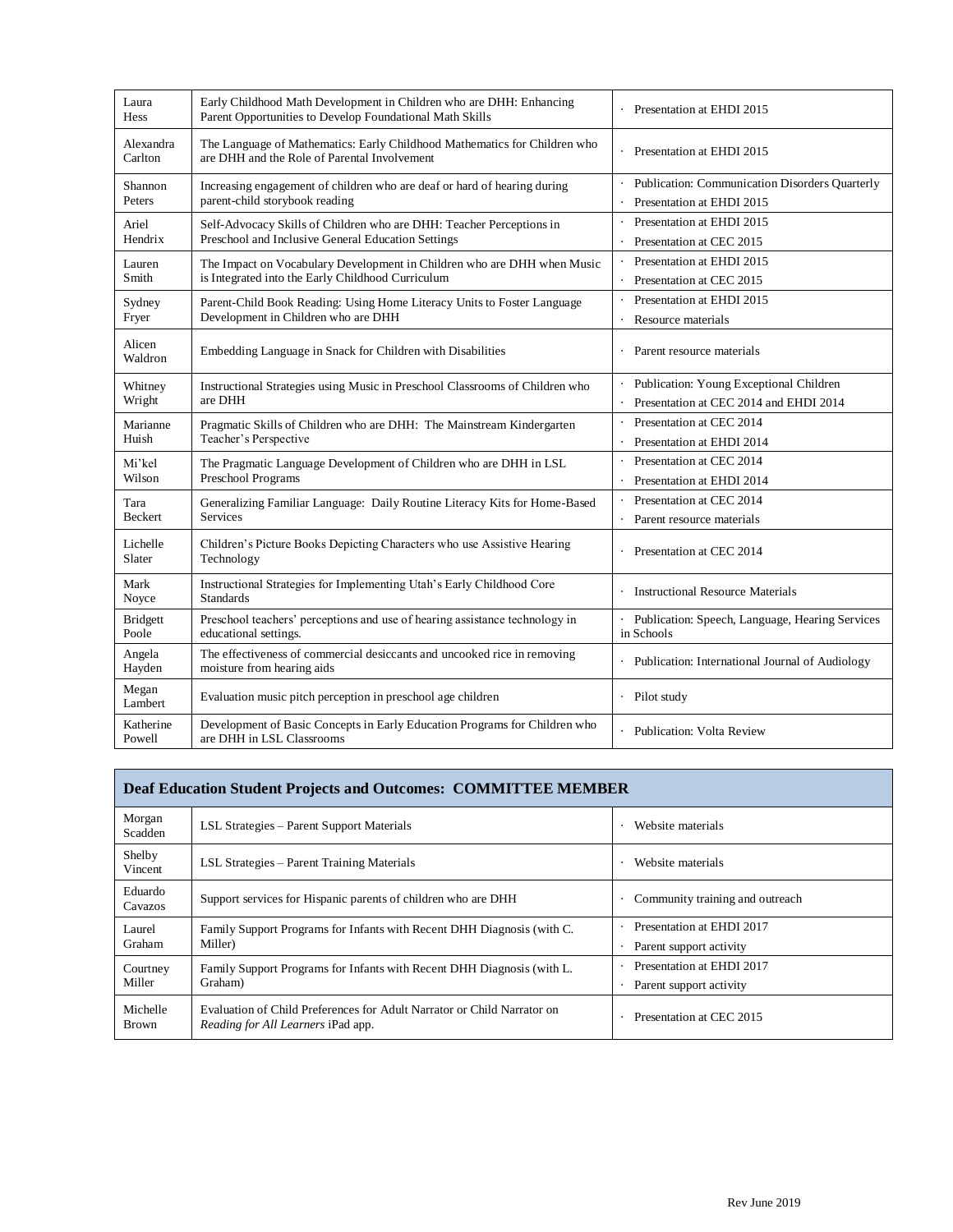| <b>Interdisciplinary Student Mentoring: COMMITTEE MEMBER</b> |                           |                       |                      |
|--------------------------------------------------------------|---------------------------|-----------------------|----------------------|
|                                                              | <b>Audiology Students</b> |                       | <b>SLP Students</b>  |
| Makynzie Larsen                                              | Caitlyn Ritter            | Courtney Kasin        | <b>Alexis Missel</b> |
| John Whicker                                                 | Kelsey Chandler           | <b>Mallory Larsen</b> | Nora Lee Jones       |
| Ana Caballero                                                | Courtney Kasin            | <b>Tanner Price</b>   | Kim Dutro Allen      |
| Kacy Herald                                                  | Hannah Jones              | <b>Karyn Storey</b>   | Marge Edwards        |
| Alex Meibos                                                  | Becky Larsen              | Steffi Rusk           |                      |
| Jalin Finai                                                  | Karianne Barwick          | Natalie Goldgewicht   |                      |
| Corinne Coleman                                              | Liz Hankins               | Sarah Cordingly       |                      |
| Christina Heitzinger                                         | Kristin Kibbe             | <b>Tiffany Sawin</b>  |                      |

### **Hear to Learn Website**

In collaboration with support provided by the National Center for Hearing Assessment and Management and with my colleague, Dr. Karen Munoz, we developed a comprehensive website, called Hear to Learn [\(http://heartolearn.org\)](http://heartolearn.org/) that provides parent-friendly videos, materials, and research information in both English and Spanish. I have primary responsibility for the "Materials" page of this website [\(http://heartolearn.org/materials/index.html\)](http://heartolearn.org/materials/index.html) and have contributed to other content areas.

### **Multimedia Open-Access Course for Professional Development**

Lead author in developing four Online Training Modules for general and special educators, entitled *Hearing Technology and Spoken Language Strategies for Serving Young Children with Hearing Loss in General Education*. These modules provided educational professionals with additional knowledge in serving children who are DHH in the general education classroom setting. Modules developed were:

- 1) **Hearing Technologies:** Understanding, using, and troubleshooting hearing technology (e.g., hearing aids, cochlear implants, assistive listening devices).
- 2) **Language and Literacy:** Implementing evidence-based strategies for promoting speech, language, and literacy development using an LSL approach.
- 3) **Listening and Learning:** Enhancing listening skills development and auditory learning strategies in the preschool classroom setting.
- 4) **Collaborating with LSL Professionals:** Increasing interdisciplinary collaboration among professionals who serve pre-school children who are DHH and who use LSL for communication and academic development.

Modules included recorded powerpoint lectures, several video attachments, including segments depicting experiences and recommendations of children and parents, video demonstrations of LSL teaching strategies, a teacher in-service training specific to having a child who is DHH in the general education classroom, a video demonstration of a hearing aid listening check, and others. The modules also included teacher handouts, articles, other written references, as well as an online quiz at the end of each module. The modules were approved as a continuing education option available to all educators through the Utah State Office of Education OnTrack Professional Learning Center. Participants who completed all four modules earned either (1) USOE Professional Development Credit or (14) Re-licensure points.

#### **SERVICE**

- 2008 Present Chaired or co-chaired search committees for speech language pathologist, teachers, and tenuretrack faculty positions in Communicative Disorders and Deaf Education and Sound Beginnings staff.
- 2015-2016 Council for Exception Children, DHH Special Interest Infant/Toddler Group Committee Member